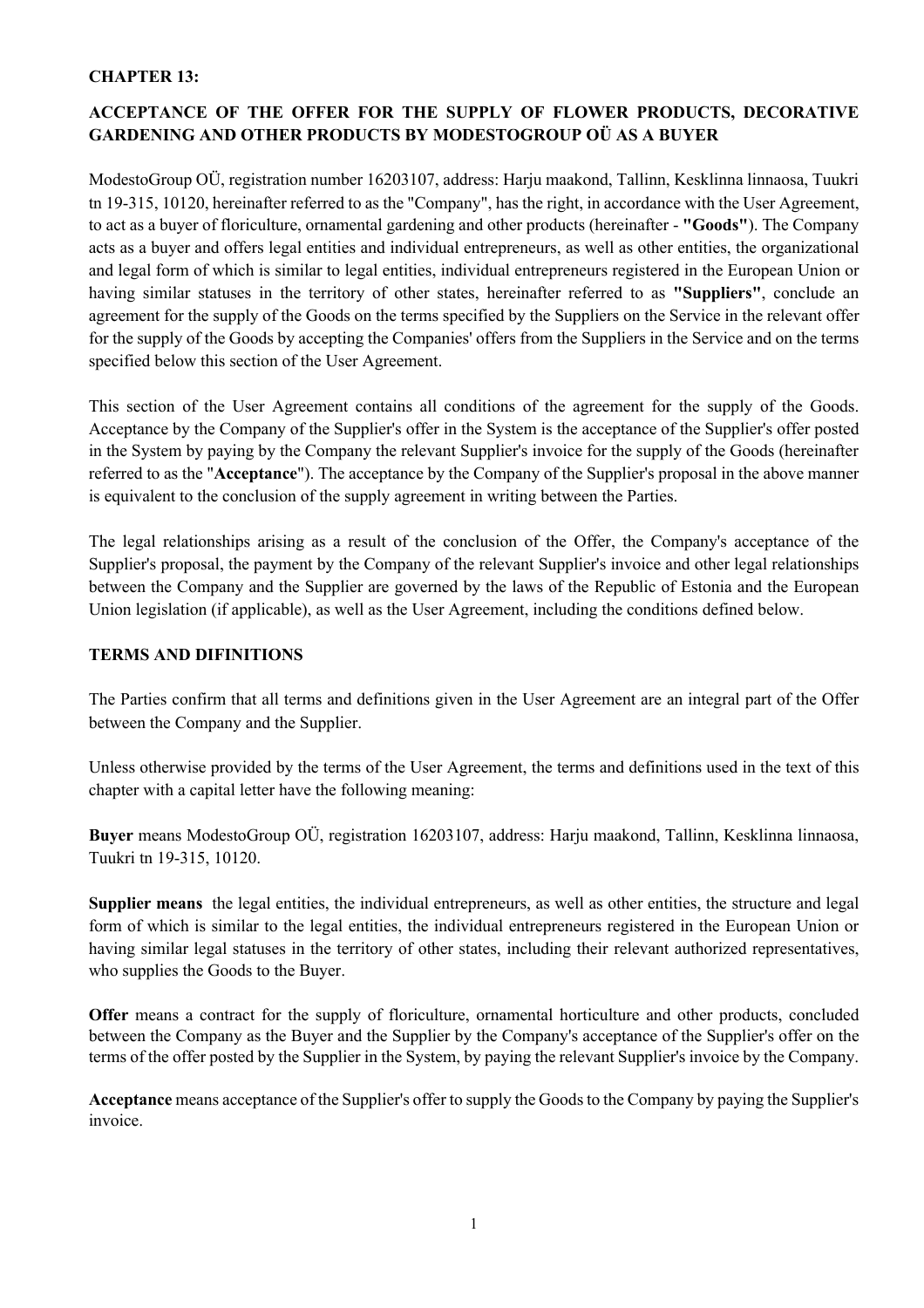**Invoice** means an invoice for payment for floriculture, ornamental gardening and other products issued by the Supplier and containing all the essential terms of the contract, payment of which by the Company is an Acceptance of the Supplier's offer for the supply of the Goods.

**Parties** means the Company acting as the Buyer under the Offer, and the Supplier under the Offer.

**Request** means the Company's application based on an offer placed by the Supplier on the Service to purchase the Goods on the terms specified by the Supplier in the relevant offer on the Service.

#### **1. SUBJECT MATTER**

- 1.1. The Supplier undertakes to supply floriculture, ornamental gardening and other products agreed upon by the Parties - hereinafter referred to as the "**Goods**", and the Buyer undertakes to accept the Goods and pay for it.
- 1.2. Prices, quantity, and assortment are determined by invoices for each individual batch of Goods under this Offer. On behalf of the Buyer, the Goods receiver of the Goods may be a third party specified in the shipping documents.
- 1.3. Issuing an Invoice by the Supplier is not considered accepted by the Company for execution and does not confirm the conclusion of the agreement until the Company pays this Invoice until the Invoice is paid in full or on the basis of an advance payment.
- 1.4. The prices for the Goods are set in US dollars and include the cost of the Goods, labeling, packaging, and transportation to the point of shipment of the Goods.

#### **2. PRICE OF THE GOODS**

2.1. The Goods are supplied on the terms of EXW (Incoterms-2020). At the discretion of the Buyer the terms of the supply shall be amended by the information of the Supplier by the notification including by telecommunication devices, unilaterally out of court.

### **3. TERMS AND CONDITIONS OF SUPPLY AND PAYMENT OF THE GOODS**

- 3.1. The Goods are supplied to the Buyer on the terms specified in the invoices for each individual supply under this Offer. The Supplier undertakes to issue invoices for the Goods generated by the Service using the functionality of the Service, other forms of invoices are invalidated. If the Supplier does not agree with this procedure for issuing invoices, the Supplier undertakes to notify the Company in writing of this fact and stop working with the Service.
- 3.2. The agreement of the price, quantity, assortment, and terms of supply are determined by the Parties via telephone, e-mail, or the website interface m-flowers.com, unless otherwise agreed by the Parties. Actions of the Parties on the site m-flowers.com are legally significant and are conditions for the Parties.
- 3.3. The Company, as the Buyer, is entitled to demand payment for the Goods on the basis of an advance form of payment. At the request of the Buyer, payment for the Goods is carried out on the terms of advance payment and payment of the second part of the payment after the supply of the Goods to the Buyer and the signing by the Parties of the act of acceptance and transfer of the Goods.
- 3.4. If the Supplier fails to fulfill its obligations to deliver the Goods, the Buyer is entitled to demand from the Supplier to refund the money for the Goods and to pay the penalties in the amount of 0,1% from the cost of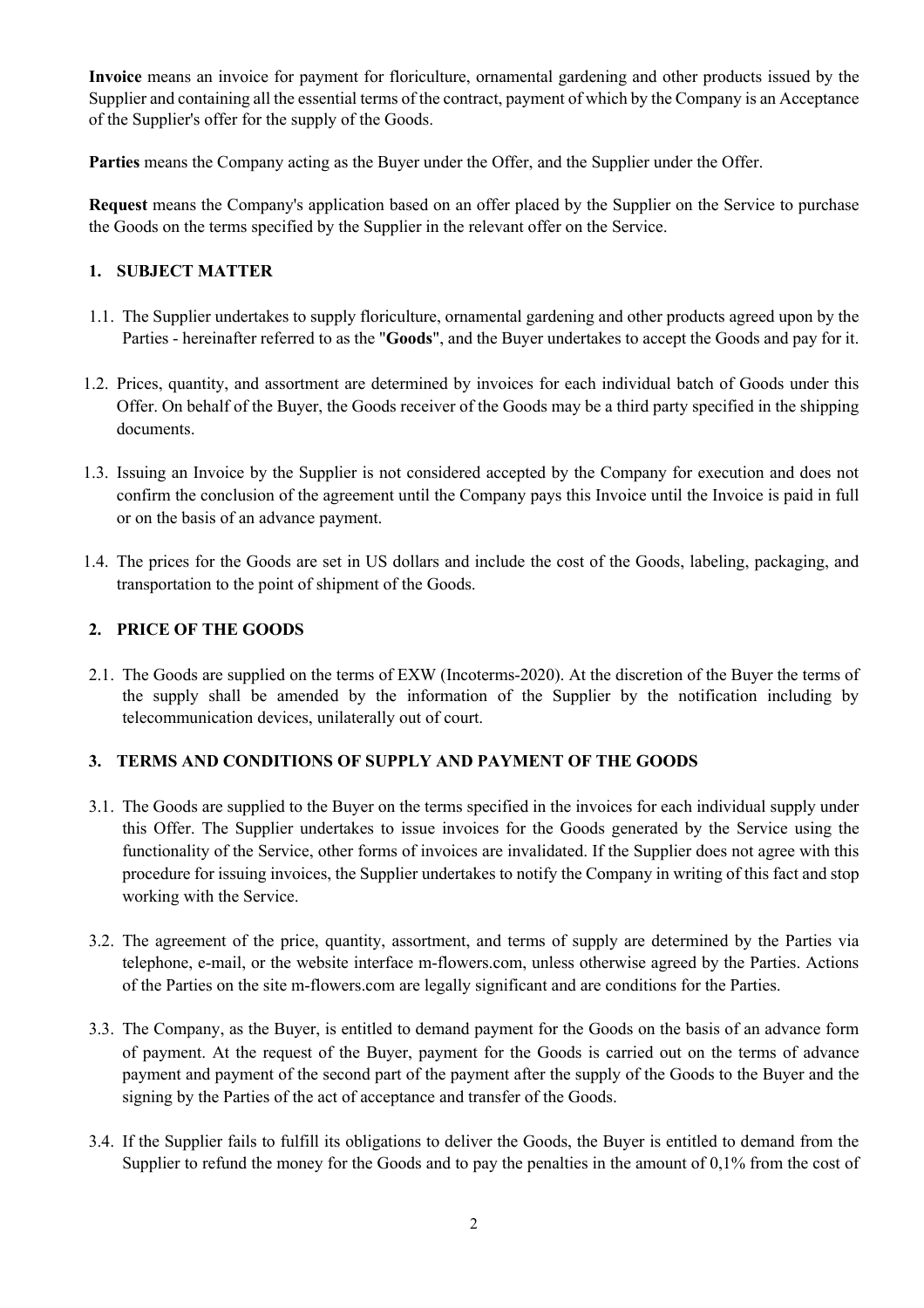the Goods for each day of default of the Supplier's performance of its obligations pursuant to Offer/ The Supplier is obliged to refund money paid for the Goods and to pay the penalties in full during Five (5) business days from the date of sending the relevant demand of the Buyer pursuant to this paragraph of the Agreement. The demand and the payment document may be sent by e-mail to the Supplier 's e-mail address specified in the Service.

### **4. QUALITY OF THE GOODS**

- 4.1. The quality of the supplied Goods must comply with the current standards of the country where the Goods are supplied and meet all the sanitary and hygienic requirements for this Goods. The Goods shall be supplied in the quantity and in assortment of the Goods specified by the Buyer.
- 4.2. Each parcel of the Goods must be supplied with phytosanitary certificate issued by a government body of the sending country.
- 4.3. In case of non-compliance of the Goods with the requirements specified in chapter 4 of the Offer, the Supplier is obliged to supply a high-quality Goods and in assortment of the Goods in an amount equal to the quantity of a low-quality Goods at the next supply of a new batch of the Goods.

### **5. PACKAGING AND LABELLING**

5.1. Packing of the Goods is carried out by the method adopted in the wholesale flower trade, in accordance with international standards and technical conditions including the Buyer, and must ensure the safety of the Goods assuming proper handling of the cargo during transportation.

### **6. CLAIMS**

- 6.1. In case of non-supply of the Goods to the Buyer, identified inconsistencies with respect to the quality or quantity of the Goods supplied under the Offer, the Buyer is entitled to file a complaint to the Supplier and to demand from the Supplier to refund paid money for the Goods and to pay penalties pursuant to the Offer. The Buyer is also entitled to demand to indemnify it against any expenses and loss including loss of benefit in full. Such expenses and loss of the Buyer shall be compensated at terms determined in the Offer.
- 6.2. The Supplier shall be obliged to review the claim during Fourteen (14) calendar days from the date of sending the claim by the Purchaser. If the Supplier fails to review the claim during the mentioned period, the claim shall be deemed as accepted by the Supplier in full. The sum of the accepted claim shall be returned by the Supplier to the account of the Purchaser and offset for the payment of the Goods supply under this Offer.

#### **7. FORCE MAJEURE**

- 7.1. In case of the impossibility of the full or partial fulfilment by any of the Parties of the obligations under the Offer, namely, fire, natural disasters, blockade, prohibition of export / import, military actions, as well as other circumstances beyond the control of the Parties, fulfillment of obligations is hereby extended for the duration such circumstances.
- 7.2. По Under the Offer, the Party must inform the other Party in writing about the occurrence and termination of circumstances that impede the execution of the Offer.
- 7.3. The Buyer is not responsible for the losses incurred by the Supplier under the Offer. In any case, the liability of the Company is limited to 500 euros under the Offer.